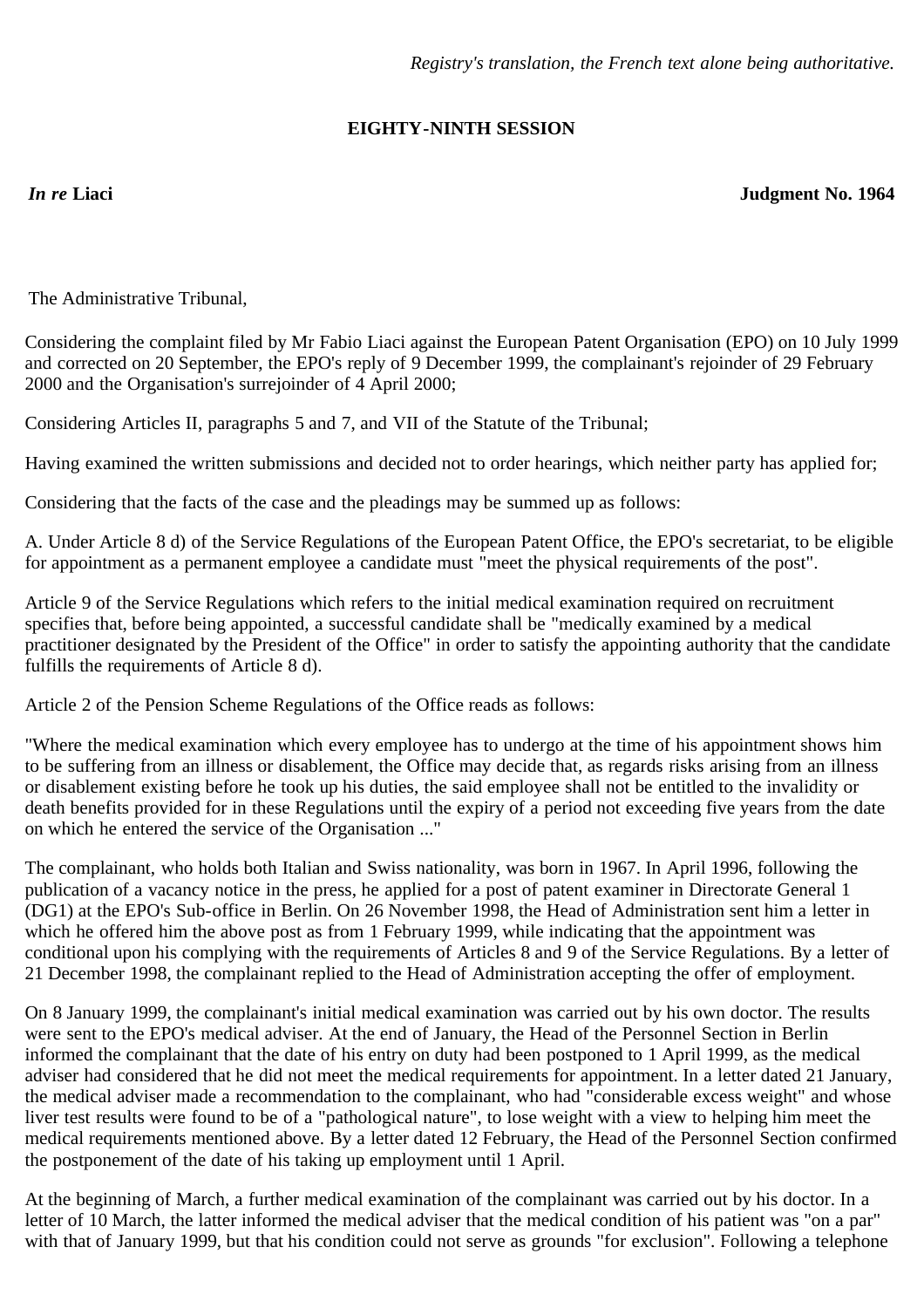conversation with the complainant on 24 March, the Head of the Personnel Section confirmed to the complainant in an e-mail sent to him the same day that he could not be appointed on 1 April as foreseen, as the medical adviser had not certified him fit to perform the duties of the post. During the telephone conversation, the complainant requested that the matter be referred to the Invalidity Committee. By a letter of 8 April 1999, the Head of Administration informed the complainant that the EPO was withdrawing the offer of employment made on 26 November 1998 since he did not fulfil the medical requirements for appointment. By an e-mail of 14 April 1999, the complainant accepted that decision.

By a letter of 7 May the complainant appealed to the President of the Office against the decision to withdraw the offer of employment. Having received no reply from the Administration, he filed the present complaint on 10 July. In a letter of 13 July, the Director of Personnel Development informed him that the President had decided to refer the matter to the Appeals Committee for an opinion.

B. The complainant contends that the Tribunal is competent *ratione materiae* and *ratione personae* under the terms of Article II(5) of its Statute. In accordance with the Tribunal's case law, this Article does not only apply to officials who have benefited from a formal act of appointment, but also to those with whom the international organisation has concluded a contract with a view to their appointment. In the material case, the exchange of letters of 26 November and 21 December 1998 resulted in the conclusion of a "conditional contract of appointment" between the parties, which the complainant alleges was breached.

On the merits, the complainant submits that the medical adviser drew manifestly wrong conclusions from the evidence. Article 8 d) of the Service Regulations does not require future employees to be "in perfect health"; what matters is that any illness or disablement should not render them incapable of discharging their functions. Citing the Service Regulations and Article 2 of the Pension Scheme Regulations, he endeavours to show that the fact that someone might be suffering from an illness or disablement does not constitute sufficient grounds for refusing to appoint that person, and that it is also necessary for the medical adviser to explain how such an illness renders the candidate incapable of discharging his functions. In his case, the complainant never received such an explanation. Moreover, the evaluation of physical capacity should not hinge on medical requirements for appointment "determined in an arbitrary manner" by the Administration or the medical adviser. Such criteria, which are not listed, only serve in practice to bring within the scope of Article 8 d) of the Service Regulations those illnesses and disablements which are in fact covered by Article 2 of the Pension Scheme Regulations. While the objective of Article 2 is to avoid "an excessive risk" for the Organisation's health insurance scheme, Article 8 d) is meant to exclude applicants who, for physical reasons, would not be capable of discharging the functions for which they are recruited. The complainant refers back to the opinion of his doctor and the professional activities which he was performing before and after the facts of the present case, and states that he is physically capable of discharging the functions of examiner.

Finally, he submits that his case should have been referred to the Invalidity Committee. By refusing to accede to his request, the EPO denied him a "fundamental procedural safeguard".

The complainant requests the Tribunal to set aside the President's implicit decision to reject his appeal of 7 May 1999 and to order any consequent redress, including: ordering the appointment of the complainant as from 1 February 1999, or subsidiarily from 1 April 1999, and authorising him to enter into service without further delay and without prejudice to the application, if appropriate, of Article 2 of the Pension Scheme Regulations; and, subsidiarily, to order that the dispute concerning the medical adviser's opinion be referred to the Invalidity Committee so that it can decide upon the physical aptitude of the complainant and whether Article 2 of the Pension Scheme Regulations should be applied. In this respect, the Tribunal would have to specify the scope of Article 2 and of Article 8 d) of the Service Regulations. Furthermore, the complainant requests the Tribunal to order the EPO to pay him the remuneration which he would have received had he entered service on 1 February 1999 and compound interest of at least 10 per cent per year on the amounts due from the date on which his appeal was lodged, as well as 20,000 German marks in moral damages and 5,000 marks to reimburse the costs he had incurred as a result of the impugned decision and the present complaint. He also wants the EPO to pay costs.

C. In its reply the EPO argues that the complaint is irreceivable as the Tribunal is not competent *ratione personae*. On 1 December 1977, the Organisation only recognised the jurisdiction of the Tribunal within the limits determined by the European Patent Convention. Article 13(1) of the Convention provides that "employees and former employees" may apply to the Tribunal "within the limits and subject to the conditions laid down in the Service Regulations for permanent employees or the Pension Scheme Regulations". However, the status of employee is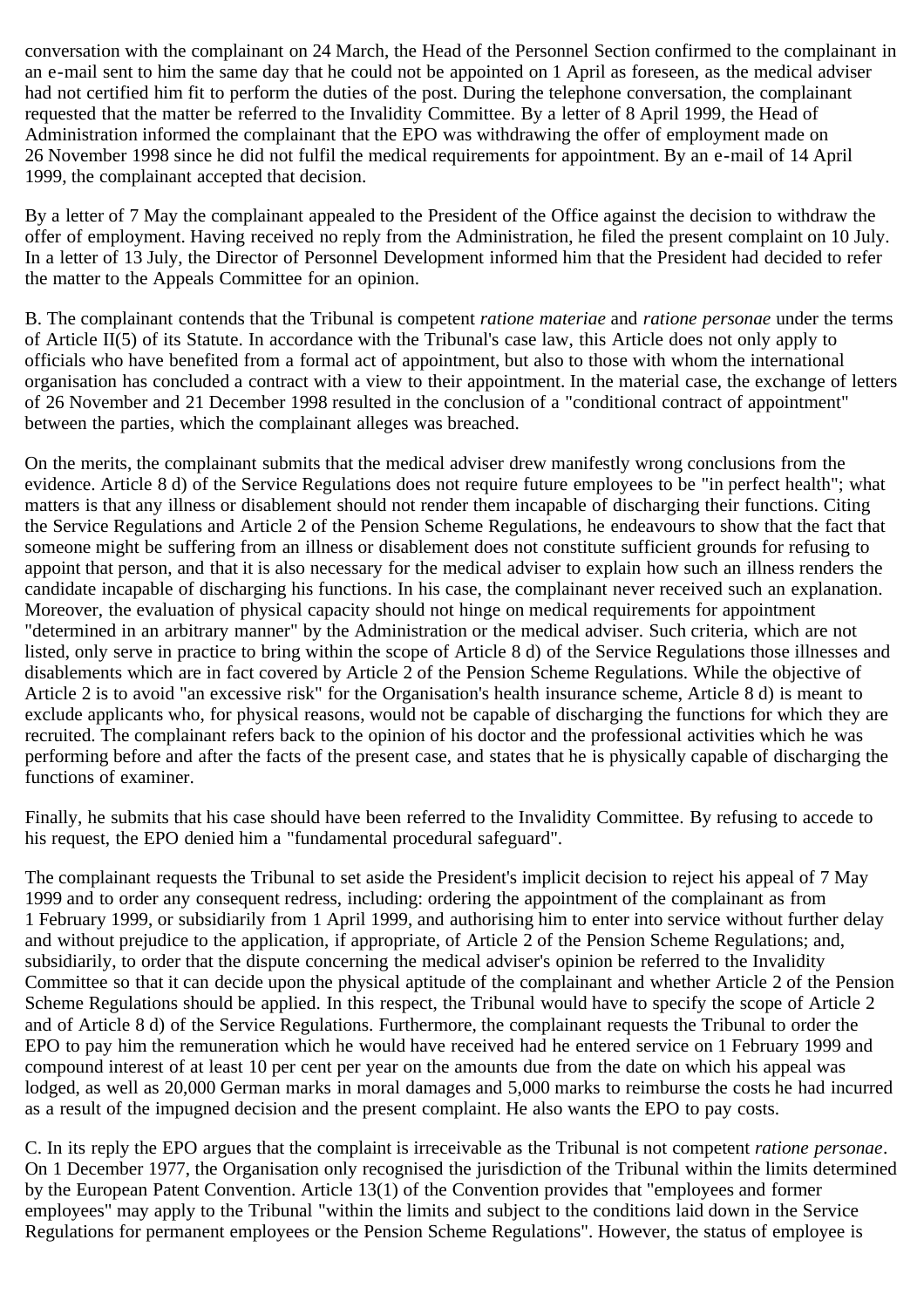only acquired through appointment. Under the terms of the Service Regulations, appointment depends on the selected candidate's meeting the physical requirements referred to in Article 8 d) of the Service Regulations. The contract of appointment concluded by the candidate's acceptance of the offer made by the Office places the latter under the obligation to appoint the candidate. However, the Office is freed from that obligation if the candidate does not meet the requirement referred to in Article 8 d) as the appointment can no longer be made. As a consequence, it was not possible to appoint the complainant. Having failed to acquire the status of employee, he can neither claim to come within the jurisdiction of the Tribunal, nor within the scope of the Service Regulations and the Pension Scheme Regulations. Therefore, the claims whereby he seeks his appointment, the referral of the matter to the Invalidity Committee and the payment of the various sums are irreceivable. The EPO adds that the complainant's claim to be appointed as from 1 February 1999 is also irreceivable insofar as he lodged his internal appeal more than three months after he had been informed of the decision not to appoint him from that date.

Subsidiarily, the EPO submits that it is in the interests of the Office, which appoints its employees for life, to ensure that they enjoy a state of health, at least at the time of their recruitment, which gives grounds for hoping that they will be capable of discharging their functions for as long and as effectively as possible. It is in this sense that Article 8 d) should be interpreted. When undertaking an initial medical examination, the medical adviser must take into account the foreseeable development of any symptoms the candidate had at the time of his recruitment. In the material case, the results of the examinations carried out in March 1999 were "hardly encouraging" insofar as within the period accorded to him, the complainant had not been able or had not wished to ensure that the results of the new tests would be favourable. The EPO also cites the case law of the Court of Justice of the European Communities under which, in the event of doubt concerning the state of health of a candidate, "the institution cannot be obliged to take the risk of recruiting him". Finally, the EPO emphasises that the decision taken by the medical adviser was based on the test results provided by the complainant himself and not on criteria that were arbitrary.

D. In his rejoinder the complainant maintains that his complaint is receivable. He contends that an international organisation cannot make a reservation with regard to its acceptance of jurisdiction and doubts that the letter of 1 December 1977 contains such a reservation. Moreover, in accordance with its case law, the Tribunal could not take such a reservation into account. The complainant emphasises that Articles 106 and 107 of the Service Regulations, relating to appeals, refer to "a specific individual to whom these Service Regulations apply", which includes the candidates covered by Articles 7 to 9. Furthermore, the postponement of his entry into service was only a precautionary measure while awaiting the definitive decision of the Office, which was made on 8 April 1999. Until the Office had taken that decision, the complainant could still expect his appointment as from 1 February. The internal appeal was filed on 7 May and is therefore receivable *ratione temporis*.

With regard to the case law mentioned by the EPO, the complainant observes that in the case it cited, the candidate had refused to submit to a medical test. The situation was different in his own case. Furthermore, he affirms that according to the Community case law, this examination must reveal a risk liable to affect the discharge of functions in the foreseeable future, which excludes potential and long-term risks.

E. In its surrejoinder the EPO observes that the Tribunal, whose jurisdiction is limited, reserves the right to examine, as in the present case, the effect of a limitation of that jurisdiction inherent in the recognition of its competence. The Service Regulations, under the terms of Article 1, only apply to permanent employees. In accordance with Article 109(3) the right of recourse to the Tribunal is reserved for permanent employees or former employees. It would therefore be incorrect to give a different interpretation to Articles 106 and 107. Moreover, the decision taken at the end of January 1999 to postpone the complainant's date of entry into service was definitive, as has been acknowledged by the complainant in a letter of 29 January 1999. The internal appeal was therefore timebarred.

The EPO adds that the Appeals Committee, which issued its opinion on 31 January 2000, unanimously recommended the dismissal of his internal appeal as being without merit and upheld the decision of the medical adviser.

## CONSIDERATIONS

1. The complainant, a graduate of the Federal Institute of Technology of Lausanne, applied in April 1996 for a post of patent examiner at the Berlin Sub-office of the European Patent Office. After having entered the competition organised to fill the post, he received a letter dated 26 November 1998 from the Head of Administration offering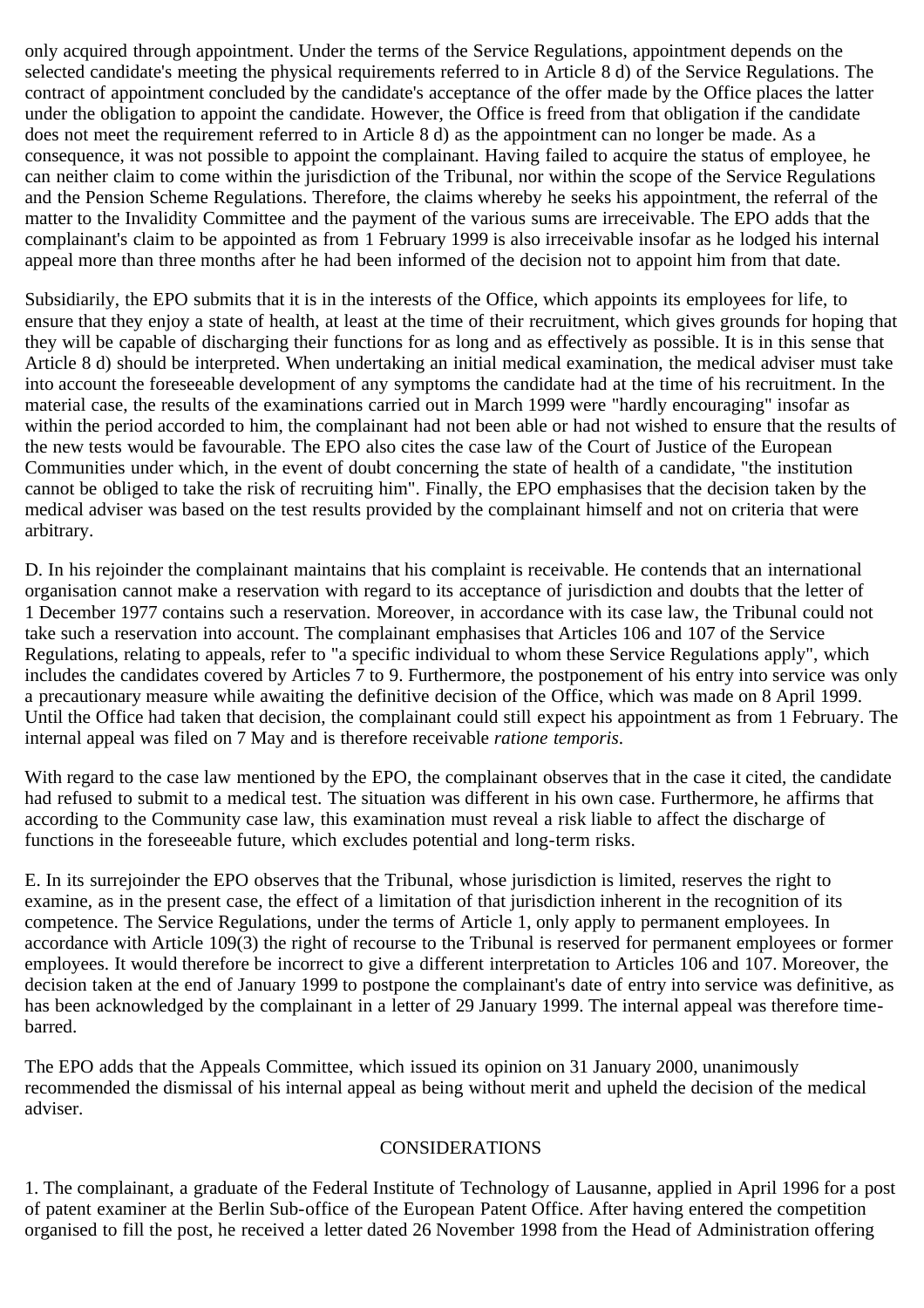him the post as from 1 February 1999, subject to his complying with the requirements of Articles 8 and 9 of the Service Regulations. Those articles provide that a candidate should produce certain certificates as well as meet the physical requirements of the post as verified by an initial medical examination. The complainant accepted the offer on 21 December 1998 and after some exchanges of letters, underwent the initial medical examination on 8 January 1999. Having received the results of the examination which had been carried out by the complainant's own doctor, the Office's medical adviser wrote to him on 21 January 1999 mentioning the "pathological nature" of his liver tests and his "considerable excess weight". The medical adviser proposed that he lose weight in order to meet the medical requirements for recruitment to the Office. The entry into service of the complainant was postponed until 1 April 1999. After the complainant had undergone a further medical examination in March 1999, the results were passed on to the EPO's medical adviser who was not able to certify him fit to perform the duties of the post. As a result of that medical opinion, on 8 April the EPO withdrew its earlier offer of employment. The complainant, having first admitted that this was the best solution, then changed his mind and appealed against the decision of 8 April 1999. He has filed this complaint with the Tribunal challenging the implied rejection of his claims. He requests the Tribunal to order the EPO to appoint him as from 1 February 1999 or from 1 April 1999. In a subsidiary plea, he requests the referral of the matter to the Invalidity Committee as provided for under Articles 89 *et seq*. of the Service Regulations. He also claims payment of the remuneration that he should have received, as well as damages for the moral injury caused by what he considers to be a breach of his contract of appointment.

2. The case raises a delicate issue of jurisdiction. The EPO contests the Tribunal's competence to examine a case concerning an applicant for a post who has not been granted the status of employee and whose contract of appointment was subject to a condition which finally was not fulfilled. The EPO has only recognised the Tribunal's jurisdiction within the limits set out in Article 13(1) of the European Patent Convention, under the terms of which:

"Employees and former employees of the European Patent Office or their successors in title may apply to the Administrative Tribunal of the International Labour Organisation in the case of disputes with the European Patent Organisation in accordance with the Statute of the Tribunal and within the limits and subject to the conditions laid down in the Service Regulations for permanent employees or the Pension Scheme Regulations or arising from the conditions of employment of other employees."

According to the EPO, as the complainant was not appointed as an employee and did not enter the service of the Organisation because he failed to meet the physical requirements set out in Article 8 d) of the Service Regulations, he cannot benefit from the Tribunal's jurisdiction.

3. In rebuttal the complainant refers to Article II(5) of the Statute of the Tribunal and to the case law, particularly in Judgments 307 ( *in re* Labarthe), 339 ( *in re* Kennedy) and 621 ( *in re* Poulin). Article II(5) of the Statute of the Tribunal says:

"The Tribunal shall ... be competent to hear complaints alleging non-observance, in substance or in form, of the terms of appointment of officials and of provisions of the Staff Regulations of any other international organization meeting the standards set out in the Annex hereto which has addressed to the Director-General a declaration recognizing, in accordance with its Constitution or internal administrative rules, the jurisdiction of the Tribunal for this purpose, as well as its Rules of Procedure, and which is approved by the Governing Body."

In Judgment 307, cited by the complainant, the Tribunal found that it was competent to examine a dispute submitted to it by a complainant who, even without being appointed to a post in an international organisation, was covered by a "binding contract". In that case, the Tribunal found that:

"There is a binding contract if there is manifest on both sides an intention to contract and if all the essential terms have been settled and if all that remains to be done is a formality which requires no further agreement."

In Judgment 339, the Tribunal found that, where the complainant establishes the existence of a binding contract of appointment with the organisation, but there is a dispute about the matter, it is a dispute on which the Tribunal is competent to rule. Finally, Judgment 621 recalls that, for a contract to arise, there has to be "an unquestioned and unqualified concordance of will on all terms of the relationship", in the sense that both parties have shown contractual intent, all the essential terms have been worked out and agreed on, and all that remains to be settled is a formality requiring no further agreement. The complainant deduces from this case law that, in view of his acceptance of the EPO's offer, followed by the letter accepting his candidacy, he is indeed covered by a conditional contract of appointment which is binding on the Organisation. Although the resulting obligations are undoubtedly